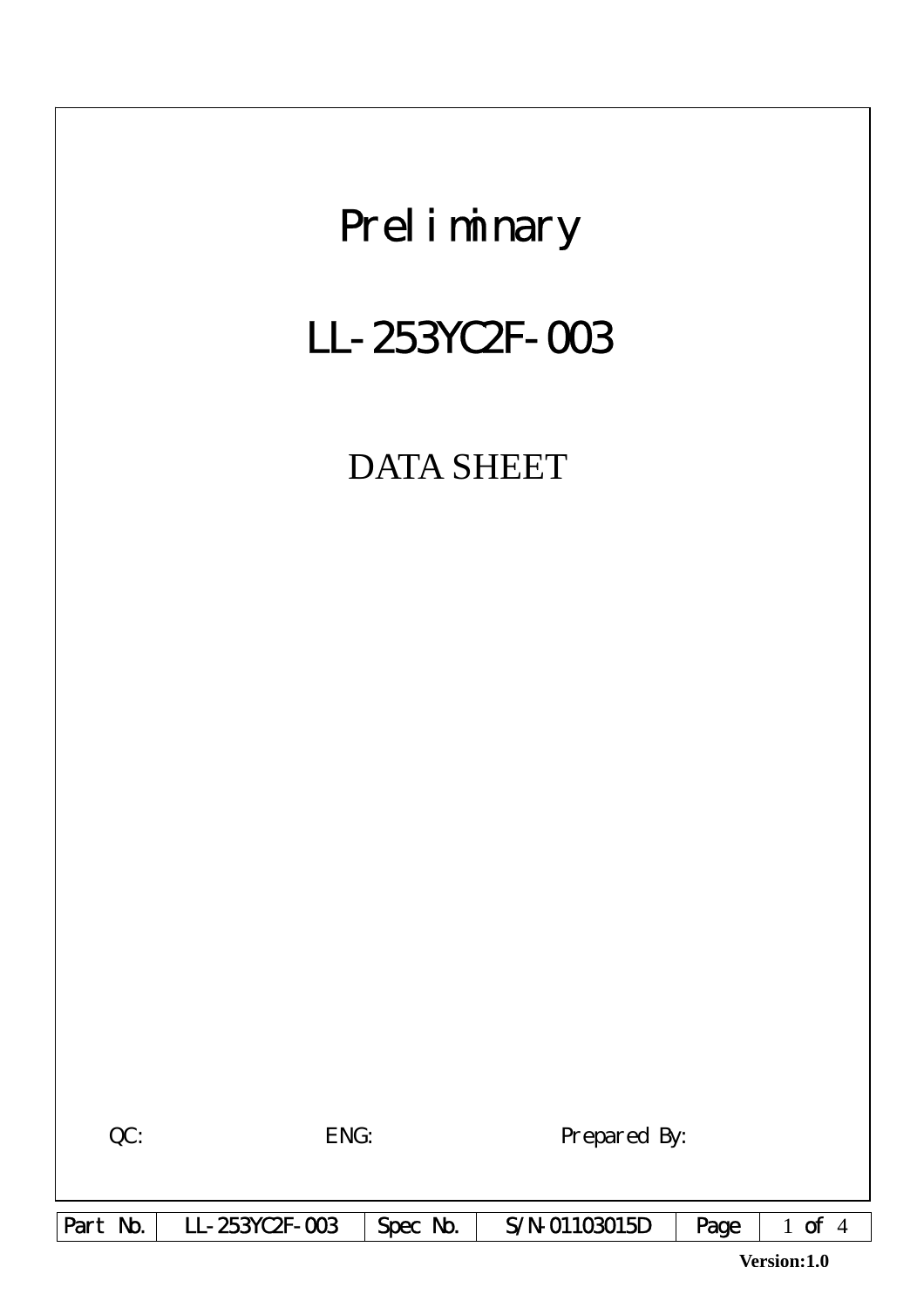## **Features:**

- $\blacklozenge$  High intensity
- ♦ 2x5mm rectangular package
- ♦ General purpose leads
- ♦ Reliable and rugged

# **Package Dimensions:**



| Part NO.       | <b>Chip Material</b> | Lens Color         | Source Color           |
|----------------|----------------------|--------------------|------------------------|
| LL-253YC2F-003 | AlGaInP              | <b>Water Clear</b> | Super Bright<br>Yellow |

### **Notes:**

- 1. All dimensions are in millimeters (inches).
- 2. Tolerance is ±0.25 mm (.010") unless otherwise noted.
- 3. Protruded resin under flange is 1.0mm(.04") max
- 4. Lead spacing is measured where the leads emerge from the package.
- 5. Specifications are subject to change without notice.
- **6.** This data-sheet only valid for six months.

|  | Part No.   LL-253YC2F-003   Spec No. |  | $S/N$ -01103015D $\vert$ Page $\vert$ 2 of |  |  |
|--|--------------------------------------|--|--------------------------------------------|--|--|
|--|--------------------------------------|--|--------------------------------------------|--|--|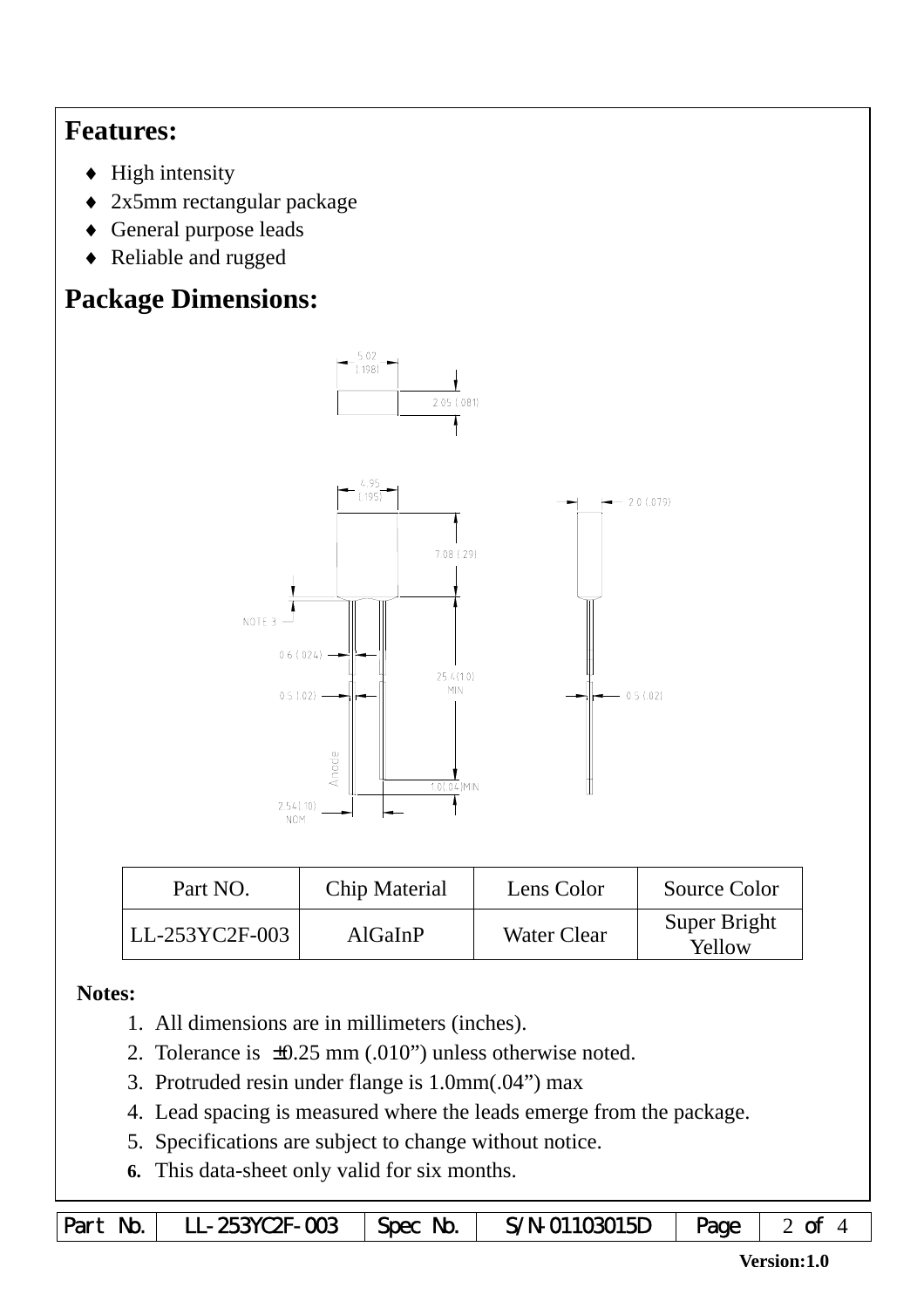| <b>Absolute Maximum Ratings at Ta=25</b> |  |
|------------------------------------------|--|
|                                          |  |

| Parameter                                                    | MAX.                  | Uni t      |
|--------------------------------------------------------------|-----------------------|------------|
| Pover Dissipation                                            | 100                   | mW         |
| Peak Forward Current<br>(1/10 Duty Cycle, 0.1ms Pulse Width) | 100                   | mA         |
| Continuous Forward Current                                   | 35                    | mA         |
| Derating Linear From 50                                      | Q.4                   | $m\lambda$ |
| Reverse Vol tage                                             | 5                     | V          |
| Operating Temperature Range                                  | to +80<br>- 40        |            |
| Storage Temperature Range                                    | $-40$ to $+80$        |            |
| Lead Sol dering Temperature<br>$4mm(.157")$ From Body        | for 5 Seconds<br>260. |            |

#### **Electrical Optical Characteristics at Ta=25**℃

| Parameter                   | Symbol                | Mn. | Typ. | Max. | Uni t | Test Condition      |
|-----------------------------|-----------------------|-----|------|------|-------|---------------------|
| Luminous Intensity          | l v                   | 70  | 150  | 320  | mcd   | $I = 20mA$ (Note 1) |
| Vi ewing Angl e             | $\overline{2}$<br>1/2 | 110 | 120  | 130  | Deg   | (Note 2)            |
| Peak Emission Wavelength    | $\mathbf{p}$          | 585 | 590  | 595  | nm    | $I_F = 20$ mA       |
| Dominant Wavelength         | $\mathbf d$           | 585 | 590  | 595  | nm    | $I = 20mA$ (Note 3) |
| Line Half-Width<br>Spectral |                       | 15  | 20   | 25   | nm    | $I_F = 20$ mA       |
| Forward Voltage             | $V_F$                 | 1.6 | 2.0  | 26   | V     | $I_F=20$ mA         |
| Reverse Current             | $\mathsf{R}$          |     |      | 100  | μA    | $V_R = 5V$          |

#### Note:

- 1.Luminous intensity is measured with a light sensor and filter combination that approximates the CIE eye-response curve.
- $2 1/2$  is the off-axis angle at which the luminous intensity is half the axial luminous i ntensity.
- 3.The dominant wavelength ( d) is derived from the CIE chromaticity diagram and represents the single wavelength which defines the color of the device.

Part No. | LL-253YC2F-003 | Spec No. | S/N-01103015D | Page | 3 of 4